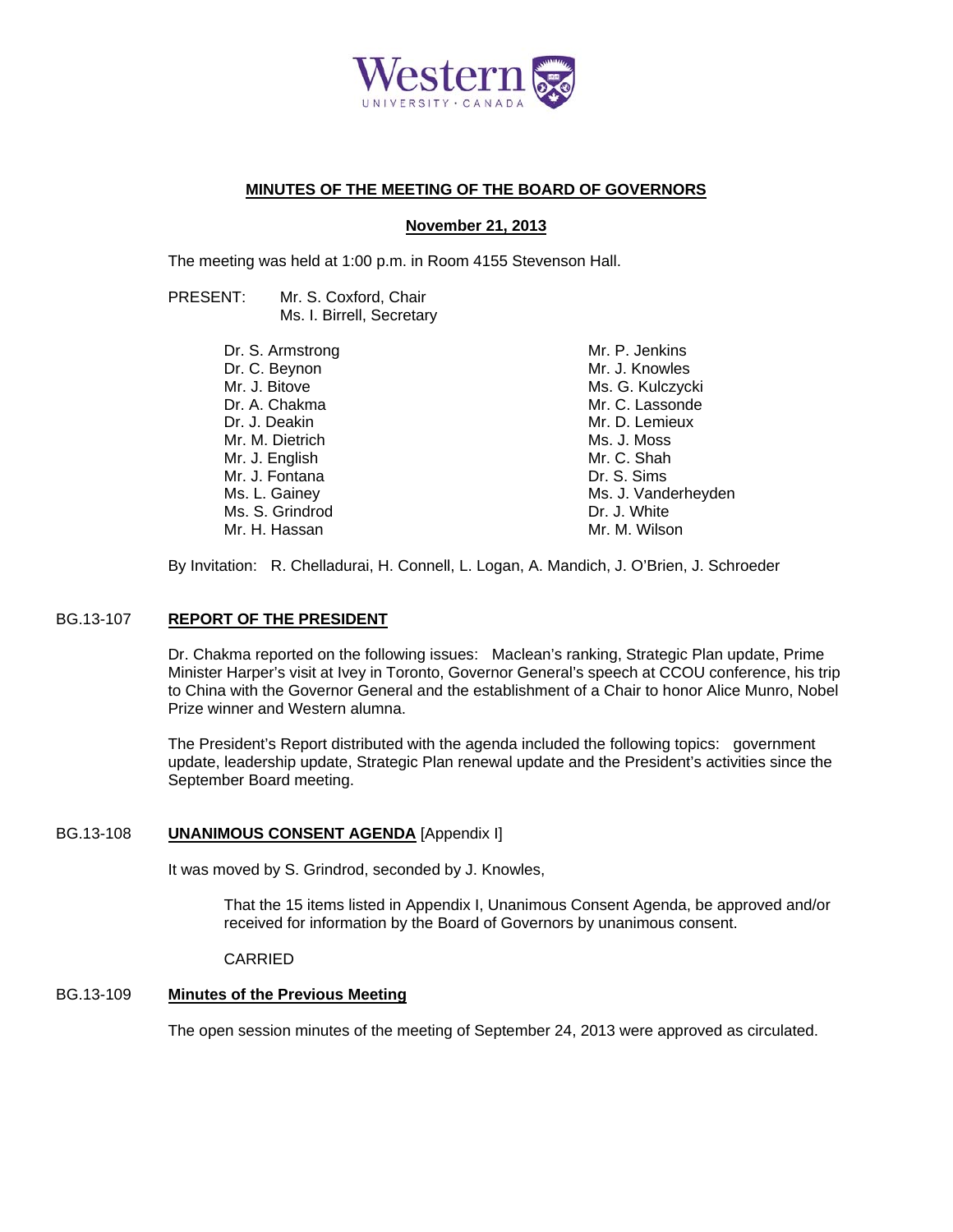## **REPORT OF THE PROPERTY & FINANCE COMMITTEE** [Appendix II]

## BG.13-110 **Information Items Reported by the Property & Finance Committee**

The Report of the Property & Finance Committee, detailed in Appendix II, contained the following items that were received for information by unanimous consent:

- Rotman Fellowships, Faculty of Arts and Humanities
- John Thompson Chair Amendment to Terms of Reference
- Daryl T. Bean Professorship in Law and Women's Studies
- Quarterly Ratio Report on Non-Endowed Funds
- Investment Committee Report
- Housing Capital Renewal Summary
- New and Revised Scholarships & Awards

## **REPORT OF THE SENIOR OPERATIONS COMMITTEE** [Appendix III]

#### BG.13-111 **Information Items Reported by the Senior Operations Committee**

The Report of the Senior Operations Committee, detailed in Appendix III, contained the following items that were received for information by unanimous consent:

- Code of Student Conduct Annual Report
- Decanal Reappointment Faculty of Engineering

## **REPORT OF THE FUND RAISING & DONOR RELATIONS COMMITTEE** [Appendix IV]

## BG.13-112 **Information Item Reported by the Fund Raising & Donor Relations Committee**

The Report of the Fund Raising & Donor Relations Committee, detailed in Appendix IV, contained the following item that was received for information by unanimous consent:

Imagine Canada Ethical Code Program Renewal

## **ITEMS REFERRED BY SENATE** [Appendix V]

## BG.13-113 **School of Graduate and Postdoctoral Studies: Dual-Credential Master's Degree between The Norwegian School of Economics ("NHH") and Western (Richard Ivey School of Business)**

It was moved by S. Grindrod, seconded by J. Knowles,

That the Board of Governors approve that effective September 1, 2013 the agreement for a Dual-Credential Master's Degree leading to a Master of Science in Economics and Business Administration, with a Major in any field from NHH and a Master of Science in Management from Western (Richard Ivey School of Business), be introduced in the School of Graduate and Postdoctoral Studies as recommended by Senate.

CARRIED (By Unanimous Consent)